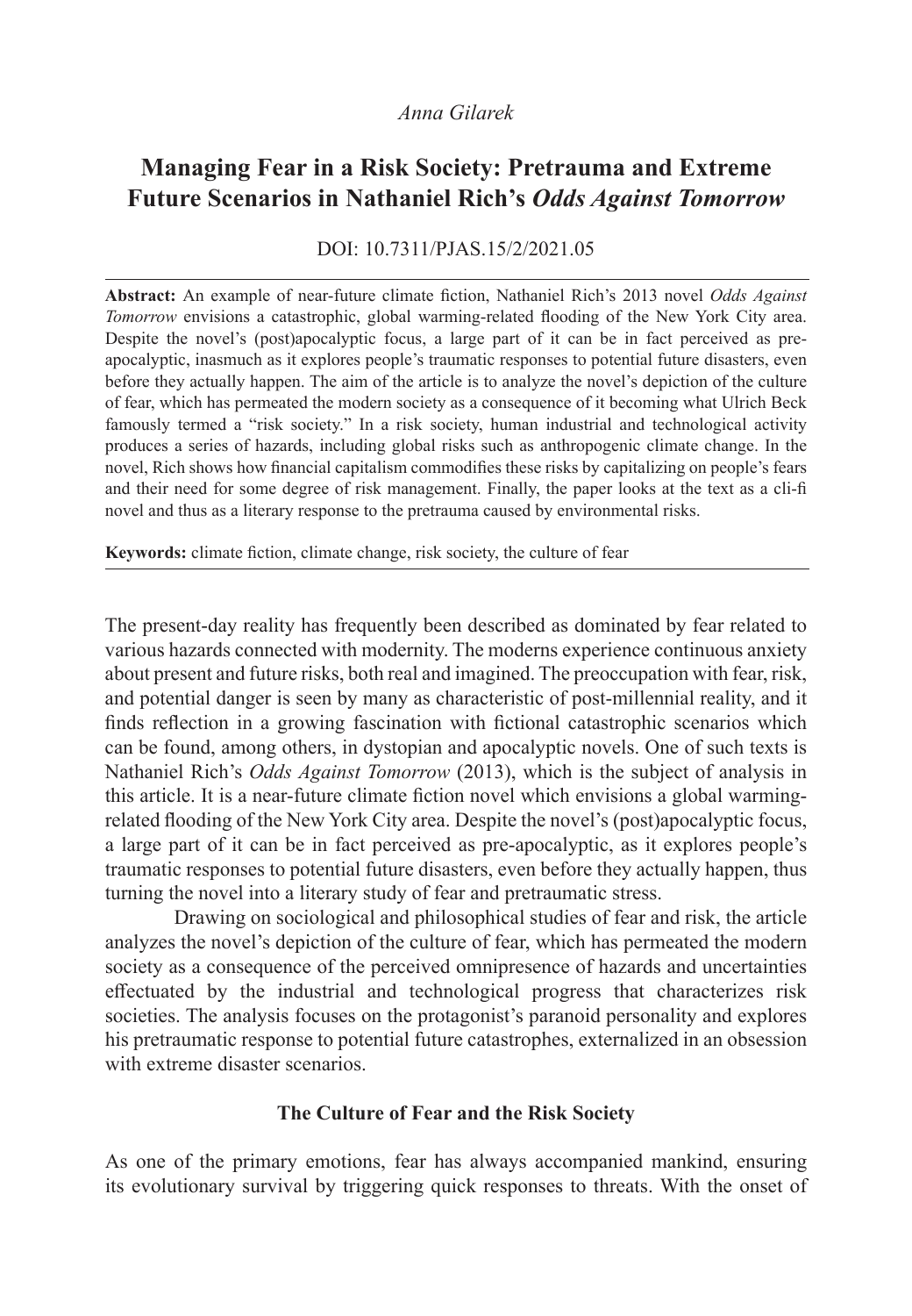the modern era, people began to believe that civilizational progress would usher in a time of security and freedom from fear (Bauman 1). However, the opposite turned out to be true and, paradoxically, despite living in a world of medical and technological advances, heightened security, and state protection, the moderns have come to perceive reality as increasingly more frightening (Lynch 155).

Consequently, since the turn of the millennium, the society has been repeatedly described as a "culture of fear." The concept was introduced by Frank Furedi in his 1997 study *Culture of Fear: Risk Taking and the Morality of Low Expectation*. In the study, Furedi points to the modern society's increasing loss of confidence and growing preoccupation with potential challenges to safety. In a culture of fear, there exists a constant and potentially contagious sense of anxiety about possible negative developments, and fear becomes a lens through which individuals' perception of reality is filtered. According to both Furedi and Lars Svendsen, this attitude dominates in the Euro-American culture, despite the relative security of the modern society in comparison to previous historical eras (Lynch 157). Desh Subba even posits that we live in "an extreme fear age" (45), in which various fears have accumulated to an alarming degree and new fears continue to emerge. This recognition of the multiplicity of fears corresponds with Furedi's statement that "fear today has a free-floating dynamic and can attach itself to a variety of phenomena" (4). It follows, then, that nowadays only the presence of fear remains constant, whereas its objects continually shift. Such a perception of fear ties in with Zygmunt Bauman's concept of "liquid modernity," which continually flows, undulates, and reinvents itself. What is more, the kind of anxiety that is experienced by the moderns in this everchanging reality may often seem to be disassociated from any target or intentional object. As Bauman writes,

fear is at its most fearsome when it is diffuse, scattered, unclear, unattached, unanchored, free floating, with no clear address or cause; when it haunts us with no visible rhyme or reason, when the menace we should be afraid of can be glimpsed everywhere but is nowhere to be seen. (1)

Such "liquid fear"—unspecified and unfocused—exists even when there seems to be no immediate threat or danger that could trigger it. Such a fear stems from an awareness of potential rather than actual dangers and from a speculative approach to the future in which these dangers might (or might not) materialize. Bauman labels this type of fear "derivative fear," or "second-degree fear" (2). It is characterized by the general feelings of vulnerability and insecurity that are perceived to be relatively constant: Bauman sees this attitude as a "steady frame of mind" (3). This corresponds to Lars Svendsen's characterization of modern anxiety, which he sees as constantly present in the background, influencing the manner in which we interpret the surrounding reality; he calls this "low-intensity fear" (46). This perpetual tension that both Bauman and Svendsen describe stems from the belief in the many dangers that lurk within the uncertainty of the future. The anxiety thus generated alters individuals' perception of the world, leading them to detect even more potential dangers. Hence, such derivative fear "acquires a self-propelling capacity" (Bauman 2), creating a vicious circle of fear.

Based on all of the above interpretations it may be posited that fear has undergone a transformation from a primary emotion that is instinctual and primal, to a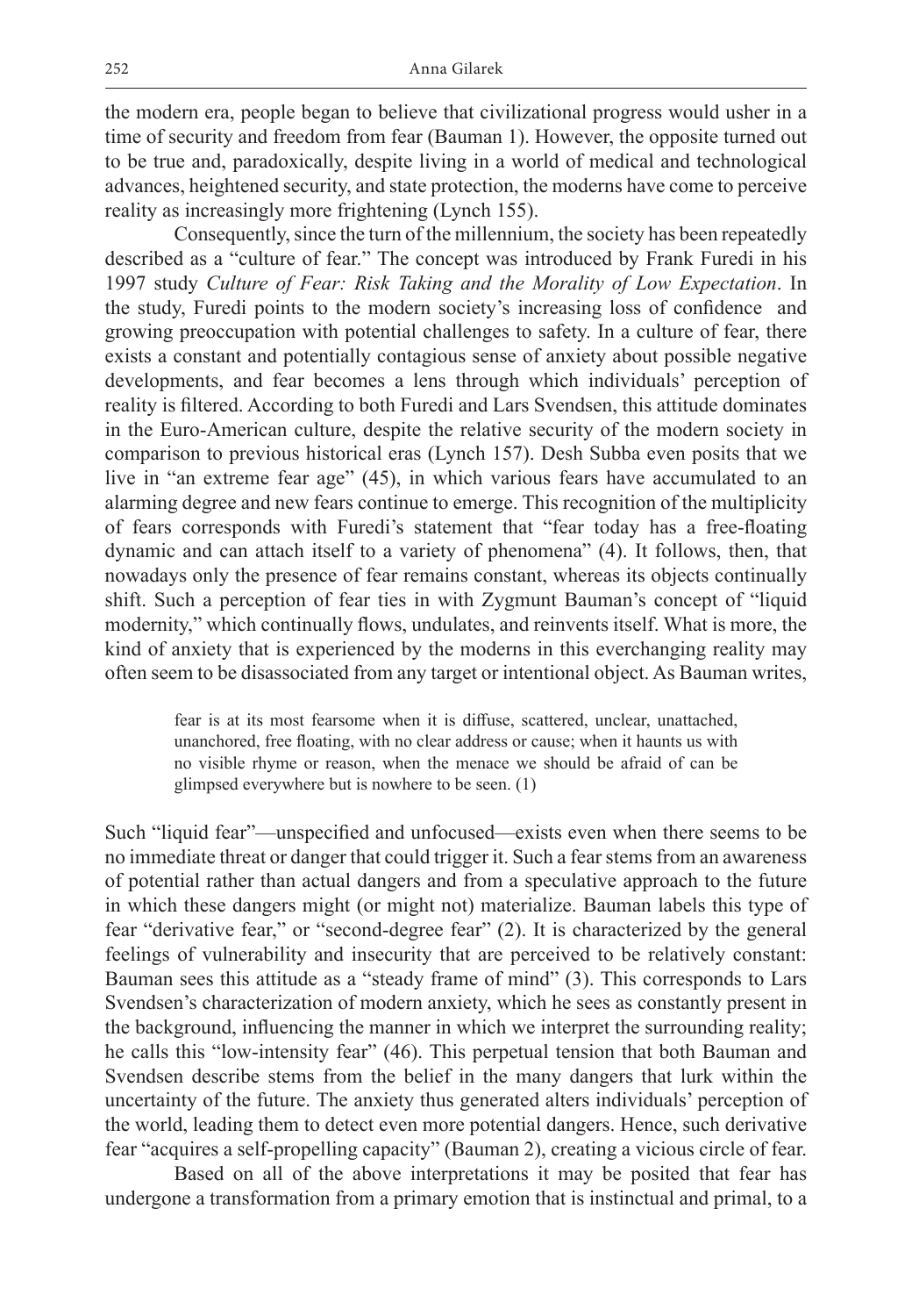secondary emotion that is constructed, learned, and perpetuated. Furedi even states that fear goes beyond being a mere emotion and becomes a new paradigm of experiencing and interpreting reality:

Fear is not simply a reaction to a specific danger, but a cultural metaphor for interpreting life. It is not hope but fear that excites and shapes the cultural imagination of the early twenty-first century…. It has become a cultural idiom through which we signal a sense of growing unease about our place in the world. (vii)

Thus understood, fear may become a cultural trope and a means of expressing and navigating the uncertainties of the modern reality.

Furedi perceives a connection between "the growth of anxiety and fear of modernity and the growth of the 'risk society' within Euro-American culture" (Lynch 158). The "risk society," a well-known concept introduced by Ulrich Beck<sup>1</sup>, is characteristic of what Beck calls "new modernity" or "second modernity," which he considers to be affected by "side effects of successful modernization" (*World* 87). In a risk society, human industrial and technological activity has produced a series of hazards, which Beck labels "new risks" or "manufactured uncertainties" ("Revisited" 216). What turns the modern era into a risk society is the unprecedented scale on which these risks are produced, as well as the fact that they are man-made and cannot be predicted, accurately assessed, or insured against (Sørensen and Christiansen 10, 16). These risks are deterriorialized and democratic, as anyone can be equally affected, regardless of race, gender, social class, or nationality (Svendsen 50). Such globalization of risk causes Beck to talk about "a global community of threats" (*World* 8), which points to the manner in which fear and the perception of pervasive risk have permeated individual perceptions of reality on a cultural scale, leading to the solidification of the culture of fear.

Despite the prevalence of anxiety in the modern era, the assessment of its role in human life is far from unequivocal: fear can be construed in two contradictory ways – positivist and negativist. According to the first stance, fear is mostly a motivating factor that provides an impulse for action and transformation. Fear positivism is primarily advocated by Desh Subba, who underlines that, when used properly, fear plays a significant role in inspiring progress (145). Fear positivism remains in a dichotomous relation to fear negativism, according to which fear is likely to become an impediment to growth and self-realization. Most importantly, fear can be weaponized and used as a tool for control, manipulation, and exploitation for financial and political profit. All in all, fear eschews clear-cut interpretations. Both attractive and repellent, addictive and undesirable, potentially beneficial and highly destructive, fear manifests its paradoxical nature through the interplay of these polar opposites.

## **Pretrauma and Cultural Transmediations of Fear**

Both the sense of fear and the perception of risk are future-oriented, as they involve negative projections of probable future events (Svendsen 38). Beck situates risk in a

<sup>1</sup> See *Risk Society: Towards a New Modernity* (1986), and *World at Risk* (2007).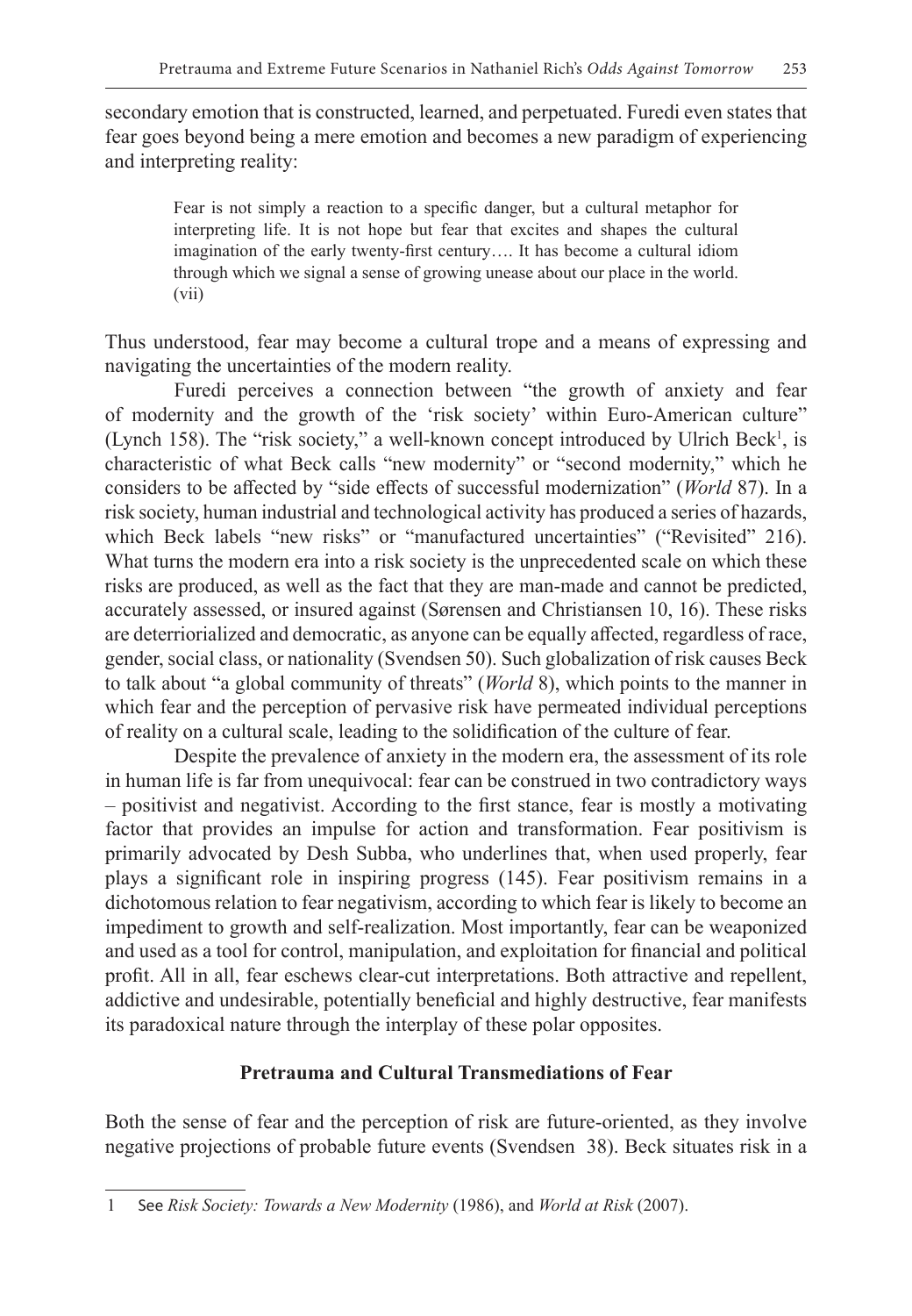suspended position between the present and the future, as he talks about "this peculiar reality status of 'no-longer-but-not-yet'—no longer trust/security, not yet destruction/ disaster" ("Revisited" 213). Thus, risk scenarios inevitably entail feelings of tension, uneasiness, and apprehension about events to come, which also affect the individuals' response to the present. As a result, the future replaces past events and the historical perspective as the frame of reference for and the primary factor determining the present (Lynch 162). Still, while it is certainly true that the moderns are much more forward-looking than previous generations, there does exist a connection between past experiences and the perception of future risk. An often-quoted example is the terrorist attacks on the World Trade Center on 11 September 2001, which fractured the American sense of security and severely distorted Americans' perception of risk and the degree of danger in their everyday lives (Furedi 4; Svendsen 55; Kaplan 3). It can therefore be stated that past traumas translate into future traumas.

The fact that the future can be as traumatic as the past can lead to "Pretraumatic Stress Syndrome," which, in contrast to Post-Traumatic Stress Disorder, describes the psychological response to future-related trauma (Kaplan xix). Thus, modern anxiety may be referred to as pretrauma – psychological torment related to constant anguish about the future materialization of present risks. One of the strategies that can be used to work through pretrauma and to channel the feelings of anxiety is to "confront coming disasters in fictional transmediations" (Bruhn 229). Due to the fact that potential future disasters lack materialization in the present, they require "some form of narrativization, visualization, or mediatization" (Mehnert 129). Hence the popularity of fictional catastrophic scenarios which prefigure various cataclysms. According to E. Ann Kaplan, these manifestations of pretrauma have become pervasive in all the media, and can be seen as an important element of the modern culture (xix). While it can be argued that it is pretrauma in the first place that induces such visions, Kaplan also believes that the visions further pretraumatize the public. The latter pretruama, however, may be viewed from the positivist perspective, as it can bring about a modification in the audiences' attitudes. Disaster stories may also be seen as a form of preparation for the inevitable (Bruhn 230). These perceptions coincide with what Beck concludes about risk comprehension: full understanding of risks is only possible through mediations, both scientific and popular. Beck sees dramatization of risk as a tool that can be used to politicize risks and stir the public from stagnation ("Revisited" 214).

Climate fiction novels like *Odds Against Tomorrow* can be analyzed in terms of their usefulness for the purpose of such dramatization, as they contextualize climate change, shaping the readers' environmental imagination and providing a visualization of the potential materialization of climate-related risks. However, apart from simulating potential scenarios, climate fiction reflects current concerns and anxieties. In fact, it can be considered a literary response to the pretrauma caused by environmental risks. It both utilizes the readers' already existing fears and projects future horrors. By inducing fear in readers—pretruamatizing them—climate fiction sensitizes them to critical issues in the present and facilitates their perception of the social and psychological dimensions of both climate change and its consequences.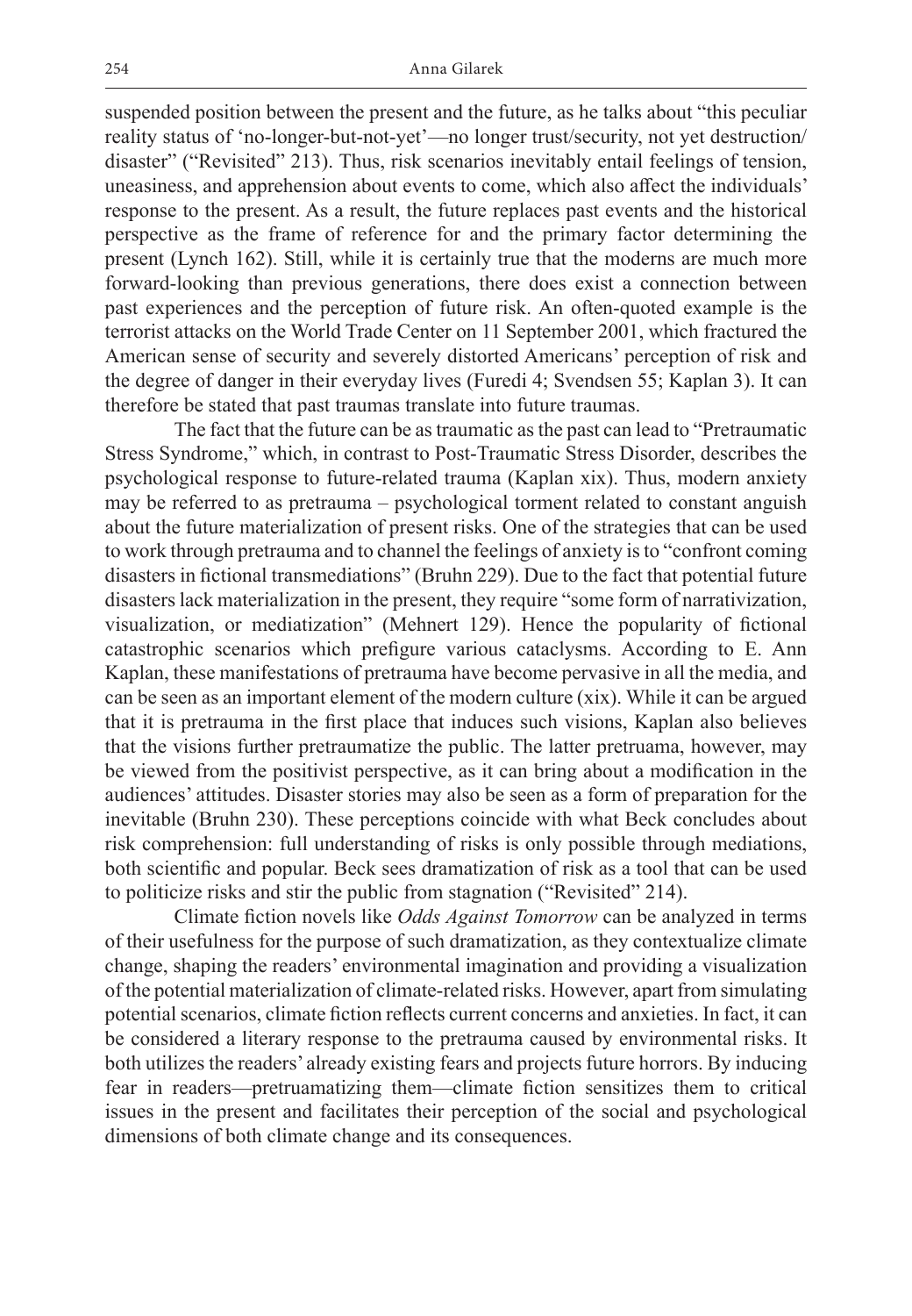#### **Managing Pretrauma in** *Odds Against Tomorrow*

*Odds Against Tomorrow* is categorized as a climate-fiction novel, i.e. one that features the effects of anthropogenic climate change. It is, however, an example of a variety of cli-fi in which the problems of global warming and the environment seem to be secondary themes and serve as a backdrop to the main plot. This is confirmed by Rich's comment that it is not a novelist's obligation "to write about global warming or geopolitics or economic despair … [but] about what these things do to the human heart—write about the modern condition, essentially" (qtd. in Evancie). Rich further elaborates that he sees the emergence of climate fiction as a direct response to the changing conditions of modernity: "a new type of reality … which is that we're headed toward something terrifying and large and transformative. And it's the novelist's job to try to understand, what is that doing to us?" (qtd. in Evancie). Rich's focus in the novel is thus not on climate change specifically, but on our response to environmental disaster and, even more to the point, the mere risk of such a disaster, as well as to other new risks that exist within the risk society. In other words, Rich is looking at the effects of pretrauma related to unspecified but intuited future terrors. It is fear of the future and the way it is experienced both globally and, especially, individually, that is in the forefront of the novel.

The novel's protagonist, Mitchell Zukor, is a risk analyst whose job is to predict worst-case scenarios in order to scare his clients into hiring his company's services of limiting corporate liability should these predictions materialize. Mitchell's professional success is closely related to his fear-mongering talent, which results from his own obsessive anxiety about various catastrophic developments. For Mitchell, imagining catastrophic future scenarios has turned into a combination of an unconventional hobby and a method of dealing with his anxiety: worst-case scenarios "opened wormholes to a sublime realm of fantasy and chaos. Worst-case scenarios, he said, were for him games of logic. How vast a nightmare could he imagine, and to what level of precision? What was possible? What should we be afraid of?" (3). Even though he claims to treat his predictions as a mere mental challenge, his display of bravado is evidently false. His compulsive bouts of calculating risks have all the tell-tale signs of panic attacks: "late in the evening he raced out of his bedroom with a panic, cheeks flushed, eyes haunted. He flipped on his desk lamp, pounded numbers into his calculator, and scrawled equations and odds rations. It was a near-nightly ritual" (3). Mitchell attempts to use math to defuse his fear: by distracting himself, but also by discarding his anxiety by means of rationality and science. He studies precedents and statistical data to determine the balance of probabilities and convince himself that a given tragic scenario is not likely to transpire.

Mitchell falls victim to Bauman's derivative fear—his anxiety is relatively constant and it spirals into a vicious cycle. For instance, fear causes him to take anxiety medication, and it is also fear that leads him to discontinue using it: he dreads the possible side effects to his brain. Like any other person suffering from anxiety disorders, Mitchell looks for ways to ease his angst; only in his case the medicine is also his poison. The belief in the tranquilizing effects of envisioning extreme scenarios is an illusion: in reality they "fill… him with very real terror" (3). And yet, like any other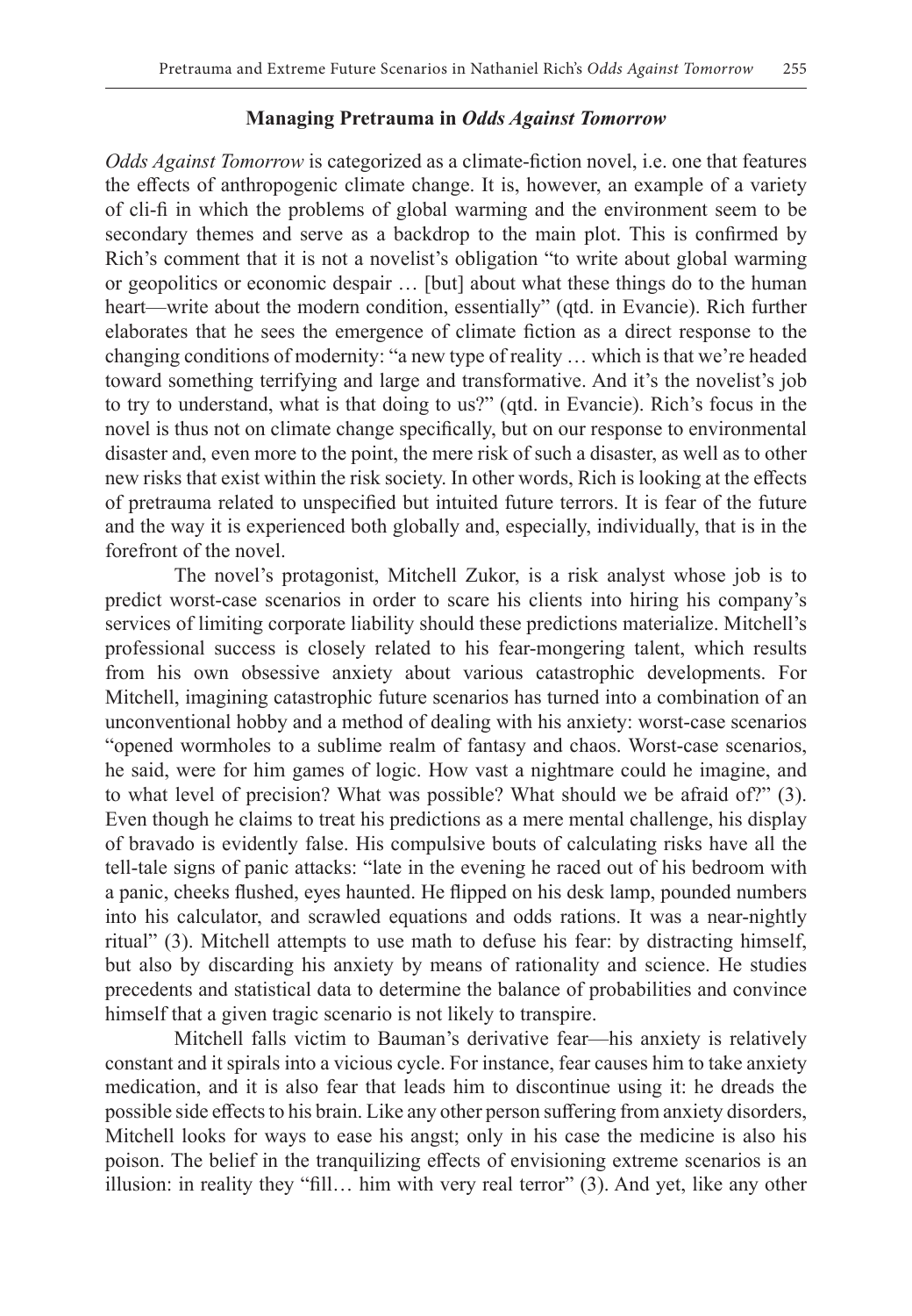sedatives might, they become indispensable to him, which testifies to the addictive character of fear, an aspect which has been indicated by Bauman (129). Bauman highlights the paradoxification of fear in a liquid society, in which it becomes both desirable and harmful. This dichotomy can be said to mirror the analogous distinction between fear positivism and fear negativism.

Mitchell embodies both of these two paradoxes, as the fear he propels and perpetuates within himself is both overwhelming and motivating; he finds his research into disasters simultaneously frightening and thrilling:

The bad news brought a rush of excitement; it fortified, too. It reached an intimate part of him. It didn't merely feed his fears, it also fed his fascinations.… He went further afield, into doomsday prophecy and eschatology.… He read Nostradamus, Malthus, Alvin Toffler. He read Prophets and he read Revelation…. Mitchell loved Revelation. The Christians were excellent worst-case scenarists. (70-71)

The delight with which Mitchell both absorbs and generates end-of-days imagery is not uncharacteristic—fear can indeed be attractive, judging by the general appeal of apocalyptic fiction and film, or even sensational news reports. In fact, an analysis of the language used in the novel in reference to fear when applying Mitchell's narrative perspective indicates that fear animates him: on a free night he anticipates "a nice long evening of panic" (44), reading about gloomy prophecies is "tremendous fun" (70), the details of his horrific extreme scenarios are "delicious" (73), and the facts he learns from disaster research are "thrilling" (69). Unable to break free from fear, Mitchell convinces himself that fear can be exciting and productive.

Still, Mitchell's eagerness to immerse himself in fear-inspiring thoughts results in an increase in pretraumatic stress response, which is connected with the omnipresence of Beck's manufactured uncertainties. The list of possible future complications that leave Mitchell pretraumatized is long and ever-expanding: terrorism, public health scares, nuclear plant explosions, electric grid crash, the collapse of industrial agriculture, massive blackout, electromagnetic pulse radiation, and so on, *ad infinitum*. The protagonist experiences "liquid fear," which is constant and mostly unspecified, with its objects continually shifting, as the risk society provides a plethora of possible complications. He admits to being stuck in a loop of fear: "the more I learn, the more I find there is to fear" (63). There is a connection between a greater awareness of the negative consequences of human activities and the sense of fear. Contrary to the famous Emersonian claim that "fear always springs from ignorance," Beck believes that in a risk society the opposite is true (Lynch 164; Svendsen 66). With the development of science, our understanding of various potentially disastrous phenomena grows, as does the awareness of human agency behind many Anthropocenic risks, leading to heightened anxiety.

Although the awareness of new risks increases, the risks cannot be precisely predicted or prevented, and Mitchell is acutely aware of this fact: "the worst scenarios were always the ones you didn't anticipate, at least not until too late" (23). Though such a realization might lead to a paralyzing sense of powerlessness, Mitchell does try to take precautions: his door is equipped with four locks and a biometric panel, and he keeps substantial amounts of money in his freezer for fear of ATM malfunctions. He clearly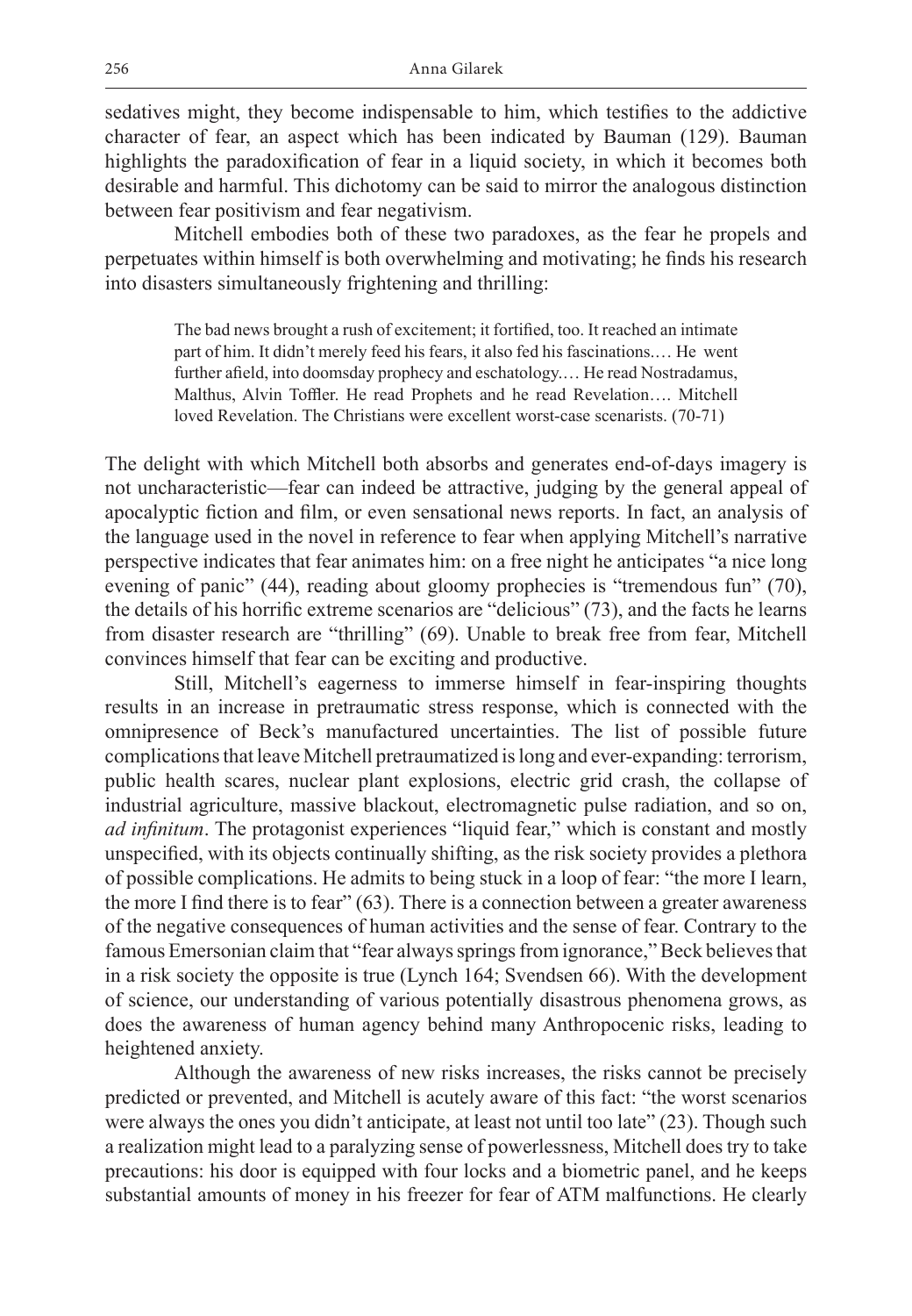aims at creating a sense of security – a symptom of what Bauman calls "a securitarian obsession" of the moderns, which is, according to Bauman, an example of another fearrelated paradox—the growing sense of insecurity seems to clash with the advanced safety arrangements of modern societies (129). Whether or not these arrangements are effective, they are not sufficient to eliminate the general sense of threat.

Endemic to the risk society, the pretraumatic sense of being surrounded by potential future dangers is further exacerbated by past traumas, especially those experienced on the global level. Kaplan refers to such collective traumas as "border events" and gives examples of 9/11, hurricane Katrina, and hurricane Sandy, all of which have profoundly impacted Americans—in social, political, cultural, and psychological terms (xvi). In *Odds Against Tomorrow*, such an event is the Seattle Earthquake, which destroys the whole of Seattle while Mitchell is in college, undoubtedly leaving an indelible mark on both his psyche and that of his whole generation, which is later dubbed "Generation Seattle" (11). This past trauma contributes to Mitchell's perception of the world as unstable and dangerous: "Awfulness can happen at any time. That's what's so awful"  $(65)$ .

This attitude is in sync with Mitchell's job, in which fear is used as a business strategy: "It's essential, in this line of work, to frighten clients. To convey a sense of implacable doom" (31). Mitchell is adept at selling fear due to his intimate understanding of fear and the mechanisms which govern it. Part of the allure of the job also comes from the selfish sense of comfort he acquires when catalyzing other people's fears: "During consultations his clients nervously swiveled in their chairs as he guided them through scenes from Hell. It felt good to spread the darkness around. Misery liked company" (71). Among his clients, fear begins to operate as a secondary emotion—it is not an instinctive reaction to immediate danger, but the constructed outcome of Mitchell's skillful apocalyptic narration. The effectiveness of his fearmongering is additionally enhanced by the infectiousness of anxiety in a culture of fear. People are already fear-conditioned by the proliferation of bad news in the media and they are vulnerable to tricks which further intensify their anxieties. Seeing his clients' eager response to his ghastly visions, Mitchell understands the contagious nature of fear: "A feeling was building. An urban malaria, a future-affected anxiety disorder. Whatever kind of disease it was, it had become infectious" (51). He correctly diagnoses society with pretrauma—a sense of unease about the future, which affects people like a disease.

The disease also increasingly affects himself, as Mitchell's job is clearly taking a toll on him. Mitchell continues to have anxiety attacks, which he visualizes as cockroaches crawling inside his stomach; he suffers from hair loss, fatigue, nausea, and exhaustion, which are said to be caused by the excessive presence of fear in his life. He is described as having "the subtracted look of an automaton or mannequin" (83), which strongly implies that centering his professional and private existence around fear has drained the life out of him. The reader can also infer Mitchell's uneasy relation with fear from his nearly obsessive fascination with a college acquaintance— Elsa Bruner—whom Mitchell describes as a "walking worst-case scenario" (10) due to a rare heart condition which can kill her at any moment. Mitchell expects Elsa to be at least as paranoid as he is, and yet Elsa enjoys life and is not afraid to do things which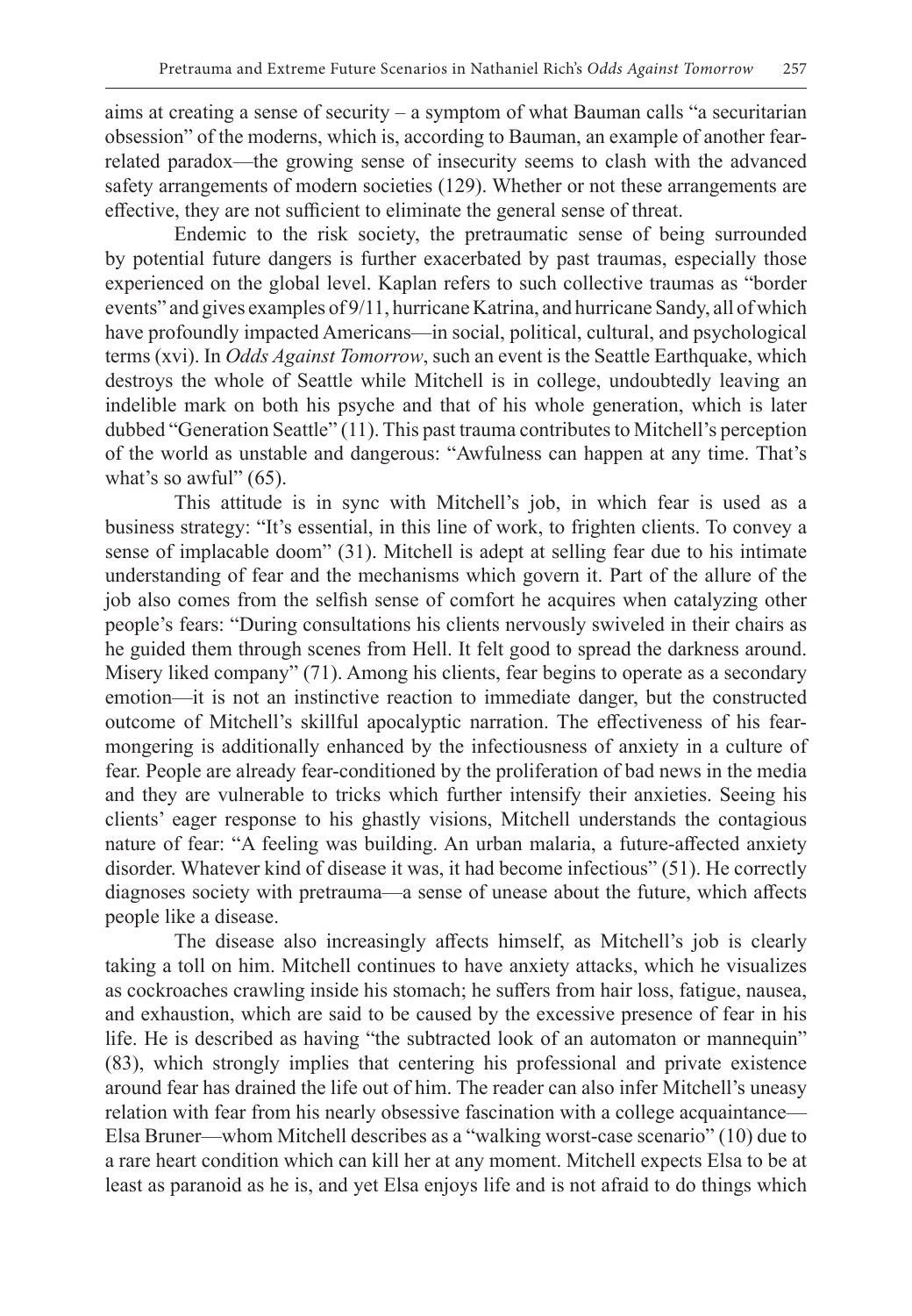he would regard as risky, considering her condition. Mitchell seems to be jealous of Elsa's bravery and maintains correspondence with her, hoping to discover her secret. Always rational, Mitchell suspects Elsa of employing "a larger philosophical strategy" (82) and he plans to appropriate it for his own use.

Despite all his rationalism and constant preoccupation with disaster research and risk prediction, Mitchell fails to foresee the greatest disaster of his lifetime hurricane Tammy, which completely floods Manhattan and devastates large parts of New York state. The flooding is a man-made disaster related to global warming— Tammy was preceded by a heatwave and a drought of unprecedented proportions, which made the ground unable to absorb water. Mitchell does sense the approaching cataclysm but is unable to specify its exact nature. His failure in imagination with regard to Tammy may be seen as a corollary of it being an example of Beck's manufactured uncertainty—unpredictable and incalculable by its very nature. Moreover, according to research into anxiety and environmental risks, people have a propensity to dismiss the latter as unlikely and remote (Bader et al. 68). Mitchell's analytical mind seems to fall victim to this widespread tendency. He studies and speculates about whole catalogs of potential risks which could certainly be categorized as Beck's manufactured uncertainties, and yet climate change issues appear to be last on his mind. Considering his vigilance with regard to present threats, his disregard for factual evidence is perplexing. He observes the erratic behavior of animals, and he notes the unusual heat and its consequences. He does realize that anomalous weather causes an increase in the collective sense of pre-traumatic stress: "anxiety was in the air. No longer was it free-floating, it had coalesced, settling into something heavier, tangible—a sludge of anxiety. You had to wade through it on the way to work; it sucked you down from underfoot, like quicksand" (107-108). There is no doubt the society is experiencing some sort of pretrauma on a global level. Mitchell, however, focuses mostly on the benefits his company can reap from this global anxiety: "The coverage of the heat wave and the drought, however exaggerated, seemed to contribute to the anxiety that had settled like a poisonous cloud over the country after Seattle. This worked to FutureWorld's advantage. Nothing better prepared for future fears than present anxieties" (75). Mitchell's perspective reveals an in-depth understanding of the mechanisms of fear—he correctly assesses the role of the media in spreading anxiety, as well as the temporal nuances of pretraumatic stress, namely that it is induced by the perception of the present as threatening. He remains oblivious, however, of the scope of the approaching disaster until the last moments before it happens.

This proves that cataclysms like Tammy cannot be predicted due to their unprecedented character and the consequent lack of data to extrapolate from: "Like all major catastrophes, it surpassed the limits of imagination. And what was human imagination, after all, but the reconfiguration of past events?" (234). Past traumas fail to prepare one for the future, when each disaster is more traumatic than the previous one. Mitchell is forced to admit that even his sophisticated calculations and his talent for statistical analysis fail when confronted with the volatility of the risk society: "Natural disasters have been trending upward for the last three decades … it will get worse, but by how much, I have no idea, our expectations are constantly being surpassed. The scales need to be recalibrated" (235).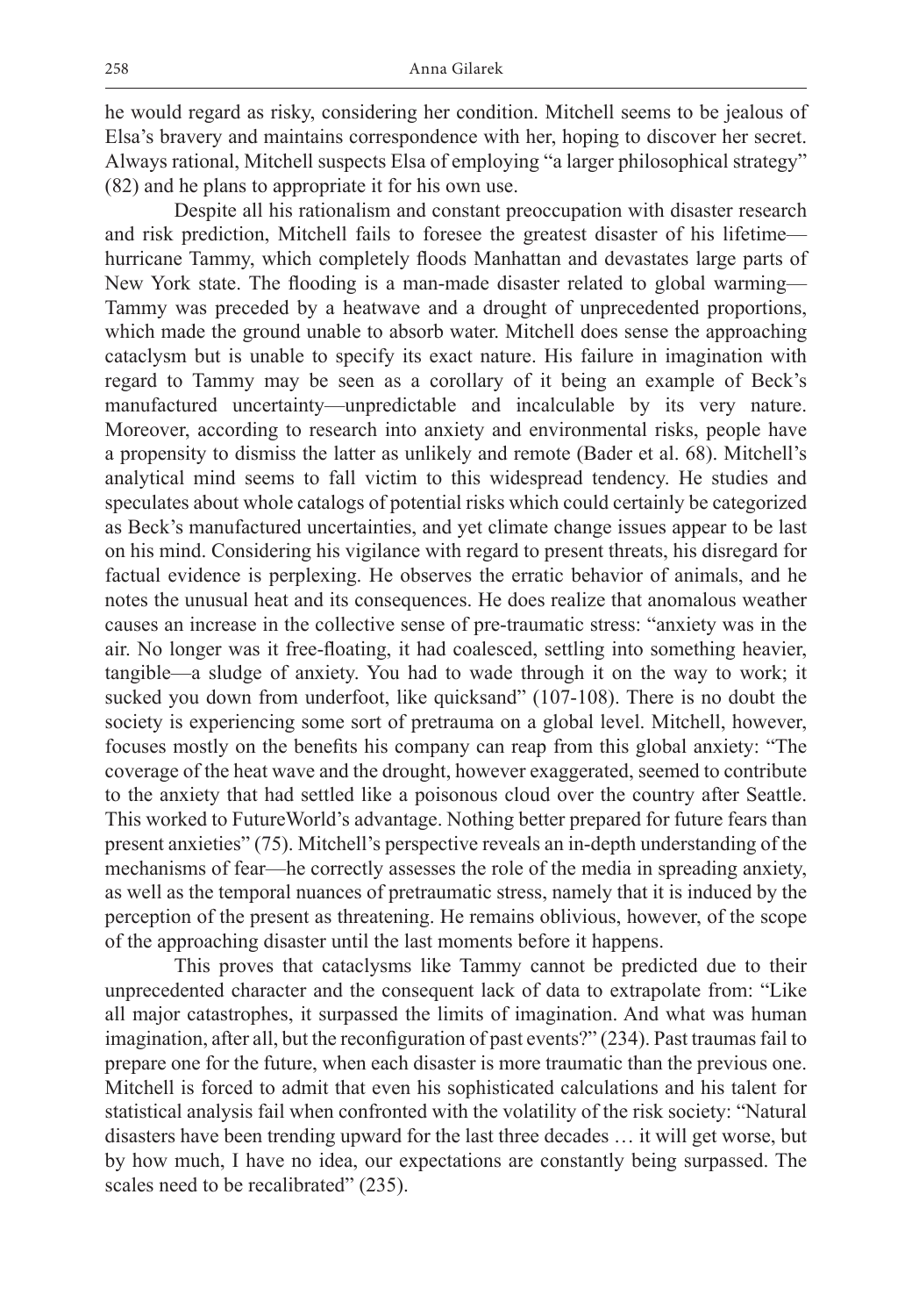Paradoxically, the traumatic experience of surviving Tammy does not deepen Mitchell's paranoia. On the contrary, he feels that the enormity of the superstorm handicapped his apocalyptic imagination; it also convinced him that the future of the world is so bleak that there is no point in trying to predict it: "Now when he thought about the future, all he found was blankness. There would be no long term" (237). He thus seems to have acquired a fatalistic perspective which, though pessimistic, at least makes fear redundant: submitting oneself to anxiety is pointless when disasters are both certain and unavoidable. He begins to doubt the purpose of human efforts to control the complications which he had tried so hard to predict: "The message was: disorder always won in the end. The idea that man could order the world to his own design was the most pitiful fairy tale ever told" (236).

His newly acquired fatalism undermines his hitherto unshakeable faith in rationalism. In fact, the first signs of this mental shift can be seen earlier: shortly before Tammy, he makes an impulse purchase—a work of art in the form of a fully functional canoe, which later saves his life during the flood. The artistic school which produced the canoe expressed a praise of spontaneity in their artistic manifesto: "Rationality has made a mess of this world…. We want to trust our impulses more" (98). Mitchell's spontaneous act is probably subconsciously triggered by the fact that Elsa always scribbles a drawing of a canoe in her letters. The canoe can thus be read as a symbol of freedom from fear—which is what Elsa represents to Mitchell. Eventually, he, as well, seems to have gained an immunity to pretrauma, having realized that "living in fear [is] no kind of life" (187).

At the novel's conclusion, Mitchell quits futurism and starts an eco-friendly venture. By his own admission it is the first time in his life when he is doing something without thinking it through. This may mean that he has relinquished his attempts at control, having realized their pointlessness in an unpredictable world of incalculable risks. Paradoxically, then, irrationality may be the only rational response to the erratic reality of a risk society. And yet the novel offers no simple solutions to the problem of either global or individual pretrauma. Throughout the novel, Mitchell struggles, though with little success, to manage his fear, first by immersion in the reality of omnipresent risk and by pragmatic risk assessment, and later by trying to abandon rationality altogether and reconciling with the inevitability of disasters. Although he seems to have accepted the ubiquity of risks, he becomes an eccentric recluse, as if to shelter himself from the knowledge about the rise of Anthropocenic risks, which threaten to rekindle both his sense of fear and his apocalyptic imagination.

An analysis of the novel's depiction of fear reveals a negativist approach to pretrauma: the protagonist's obsession with extreme worst-case scenarios is devoid of any positive aspects. It has a deleterious effect on his mental and physical health, leading him to seek methods of reducing his pretraumatic stress response to the risks posed by modernity. Moreover, his compulsive preoccupation with preventive measures and extreme scenarios neither helps to assuage his fear nor works to prevent catastrophes. What is more, the only manner in which fear is used effectively in the novel is for exploitation and manipulation, as the protagonist's fear is easily transferred onto other people. Rich shows fear as omnipresent, infectious, and destructive, aptly portraying the culture of fear, in which fear becomes the dominant mode of processing